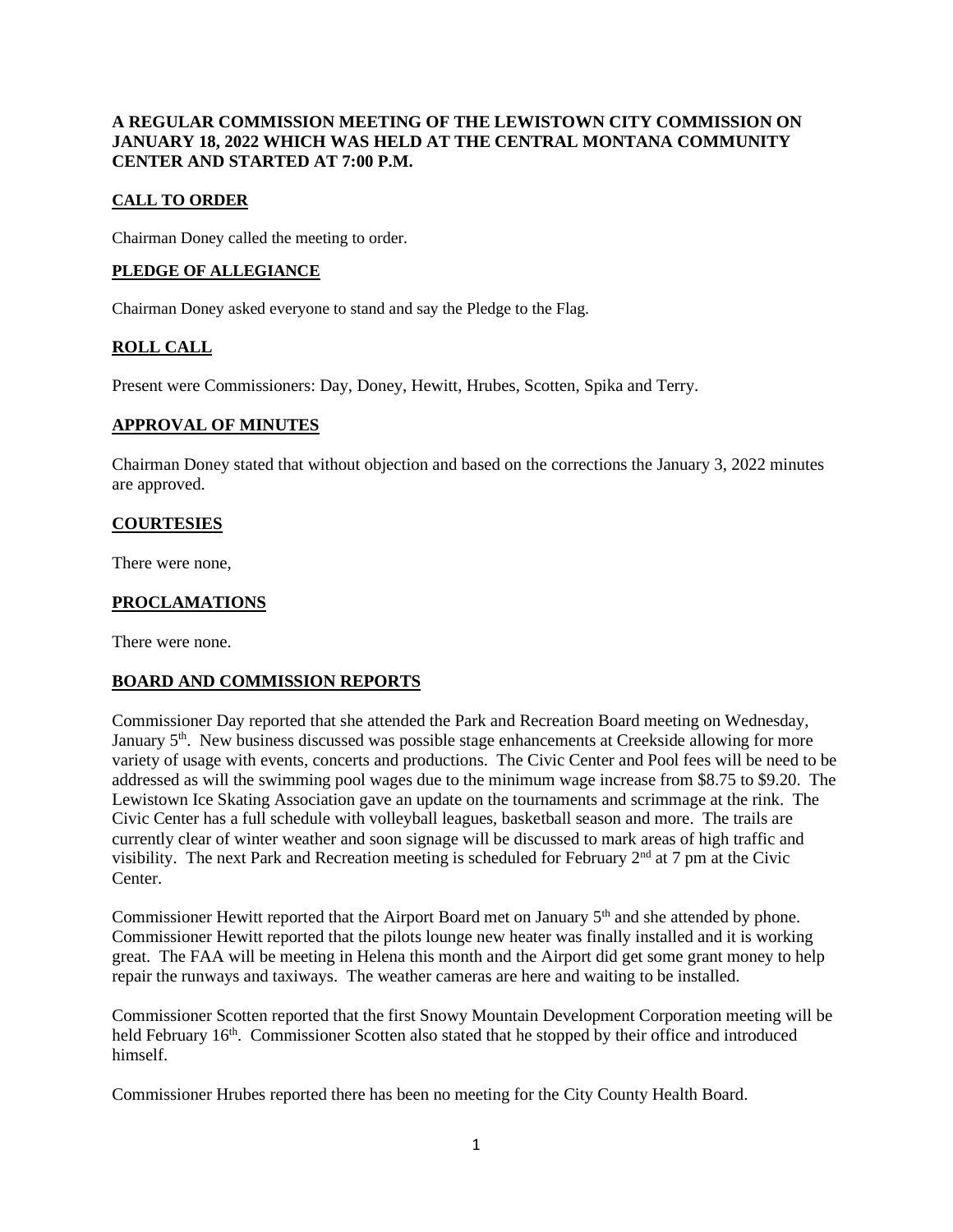Commissioner Terry reported that the Central Montana Foundation will be meeting on January 25, 2022.

Commissioner Doney reported that the next Library Board meeting will be January 20<sup>th</sup>.

## **CITY MANAGER REPORT**

City Manager Holly Phelps reported on the following issues:

The City of Lewistown has several board openings on the following boards: City County Planning, Historic Resource Commission, and one seat on the Board of Adjustments. If any of the Commissioners know someone that may be interested in serving on one of these boards, please have them get ahold of the City Manager. Also, they can fill out the form that is located under Forms and Applications page on the City's website. [\(www.cityoflewistown.com\)](http://www.cityoflewistown.com/)

Several trees have been removed recently from Frank Day Park. This is being done as part of a statewide Department of Natural Resources and Conservation (DNRC) grant to remove hazardous tress. Three large elms and an ash tree have been removed.

There has been revived interest in addressing the challenges and opportunities for housing in our area. The Port Authority has a housing group that is now looking at these issues. A Lewistown Housing Coalition originally planned on putting on a Housing Summit in March of 2020, but was canceled due to COVID.

The Department of Natural Resources and Conservation (DNRC) is currently accepting Public Comments on the draft amended adoption of existing environmental review for the Central Post and Treating Company site. The full advertisement is attached and will be published in the News Argus. Comments must be received by the DNRC by 5 pm on January 24, 2022. Included in the Commission packets was a brief history on this clean up project.

The Central Montana Perch Derby is being held at East Fork Dam on January 15-16, 2022 from 8 am to 2 pm.

Upcoming educational opportunities:

The City will be hosting a Commissioner training January  $24<sup>th</sup>$  from 4 to 6 pm. This training will be conducted by Dan Clark from Montana State University Local Government Center. This training will be held at the Council on Aging.

The Local Government Center is offering a Fundamentals of Montana Municipal Government class January  $24<sup>th</sup>$  through March 3, 2022. During this course, participants will study the foundational elements of local government, including its purpose, laws, best practices and much more. It is a great opportunity for both new and experienced officials. Please let City Clerk Nikki Brummond know if you are interested in attending.

# **PUBLIC COMMENT –** non agenda items

Mr. Brandon Beriault addressed the Commission stating he has a concern regarding federal government bureaucracy and bureaucrats. Mr. Beriault stated that his concern that we tend to let them tell us what to do. Mr. Beriault commented that the Commission is the on board of the City of Lewistown, Montana and somehow, we allow the DEQ and EPA to give all of these mandates and directives. Mr. Beriault stated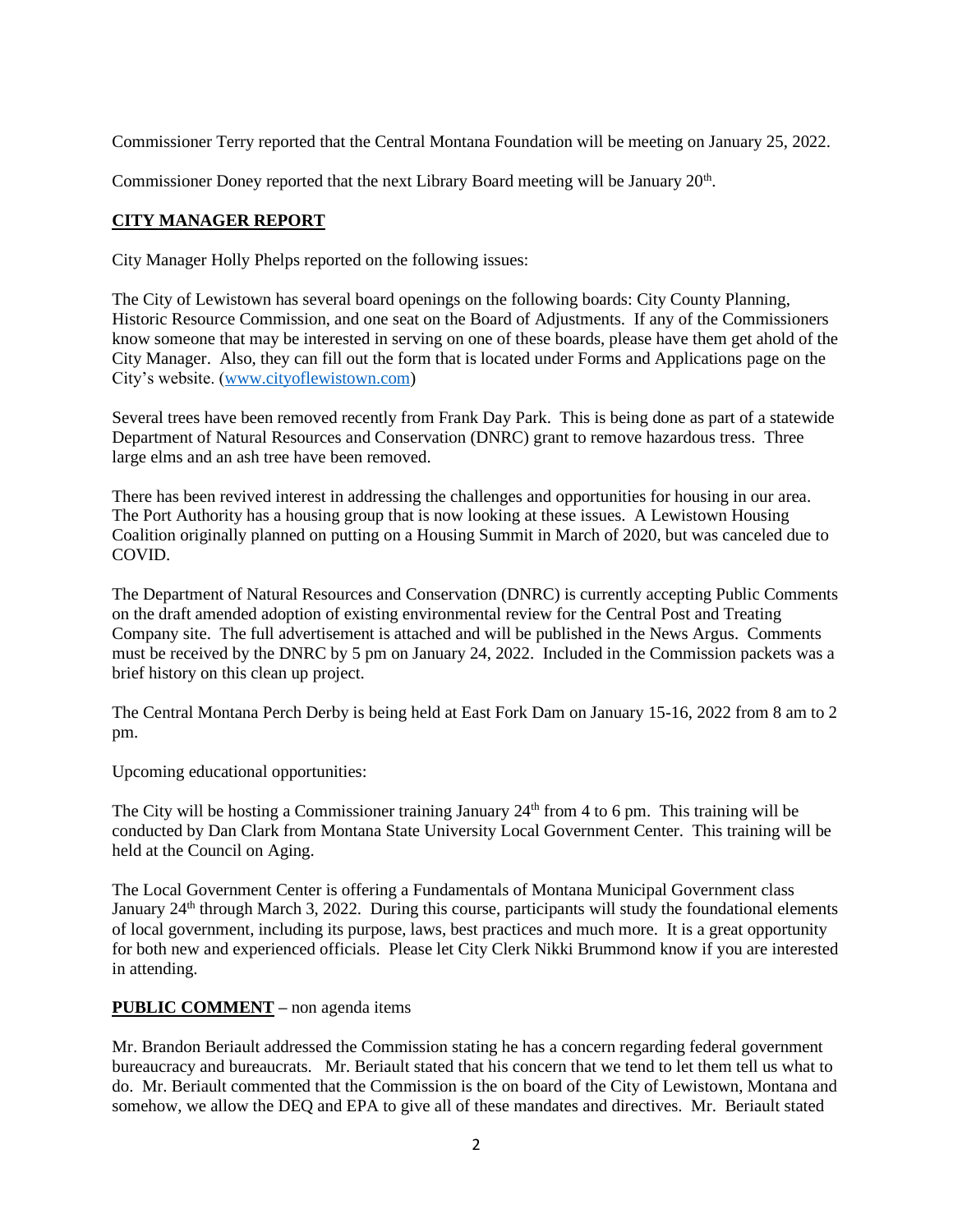his concern is freedom and liberty and when we pledge allegiance to the flag, he wonders what that really means. Mr. Beriault commented that he doesn't want to pledge allegiance to the flag, but want to be in allegiance with the principal founding fathers, the decivilization of power and the decentralization of government and giving it back to the locals. Mr. Beriault commented that we continue to brag on the sign east of town stating we have the greatest water, but we are disinfecting that water. Mr. Beriault stated there should be some honesty and integrity with regards to that sign. Mr. Beriault finalized by saying that is why he will not say the pledge of allegiance to the flag with the Commission because he does not feel they meant it.

## **CONSENT AGENDA**

Commissioner Hewitt made the motion to approve the consent agenda and Commissioner Hrubes seconded the motion. The motion passed unanimously. The consent agenda was the acknowledgment of the claims that have been paid from January 1, 2022 to January 13, 2022 for a total of \$65,929.09

#### **REGULAR AGENDA – Resolutions, Ordinances & Other Action Items:**

1. Discussion and action on approving the Water System Improvements Project, Task order two for the design phase of the project

City Manager Phelps explained that Mr. Brad Koenig, Robert Peccia and Associates, is on zoom if any of the Commissioners have questions about task order number two. City Manager Phelps explained that is 2018 the City of Lewistown put together a request for qualification for engineering services. The City solicited proposals from engineers across the state. City Manager Phelps further explained that the city interviewed four different firms and Robert Peccia was selected at that time, this process is in line with the City's purchasing policy and some of the requirements from grant boards. The City entered into Task Order one some time ago and now as part of the project, we are ready to enter into Task order two and three. This task order is the design portion of the water systems improvements project, the amount is estimated at \$280,000. Commissioner Terry asked where this expense was located in the City's budget. City Manager Phelps replied that it is in the budget as a whole amount and this amount is list in the total project budget. It is expected that the majority of this work will not be done until the next budget year. Commissioner Terry made the motion to approve the Water System Improvements Project, Task order two for the design phase of the project and authorizing the City Manager to sign the agreement and Commissioner Hewitt seconded the motion. Commissioner Doney asked for comments from the audience and Commission. There being none, the question was called for and those Commissioners voting for the motion were: Day, Doney, Hewitt, Scotten, Spika and Terry. Commissioner Hrubes voted against.

2. Discussion and action on approving the Water System Improvements Project, Task order three for the funding administration of the project

City Manager Phelps explained that is project task order three and is for the funding and administration of the project. This outlines what Peccia will be doing with regards to any grants, starting up projects and submitting any necessary documents for the project. The estimated amount if \$59,000, which is less than what was initially anticipated. Commissioner Hrubes made the motion to approve the Water System Improvements Project, Task order three for the funding administration of the project and authorizing the City Manager to sign the agreement and Commissioner Spika seconded the motion. Commissioner Day asked why the estimates are coming in lower. Mr. Koenig answered that there are several reasons. One of the reasons is some of the estimates are just that estimates and Peccia has been working with the City of Lewistown's water system for so long they are able to do a better cost estimate, secondly there are several different projects that are being done and there is some savings to the City. The final reason is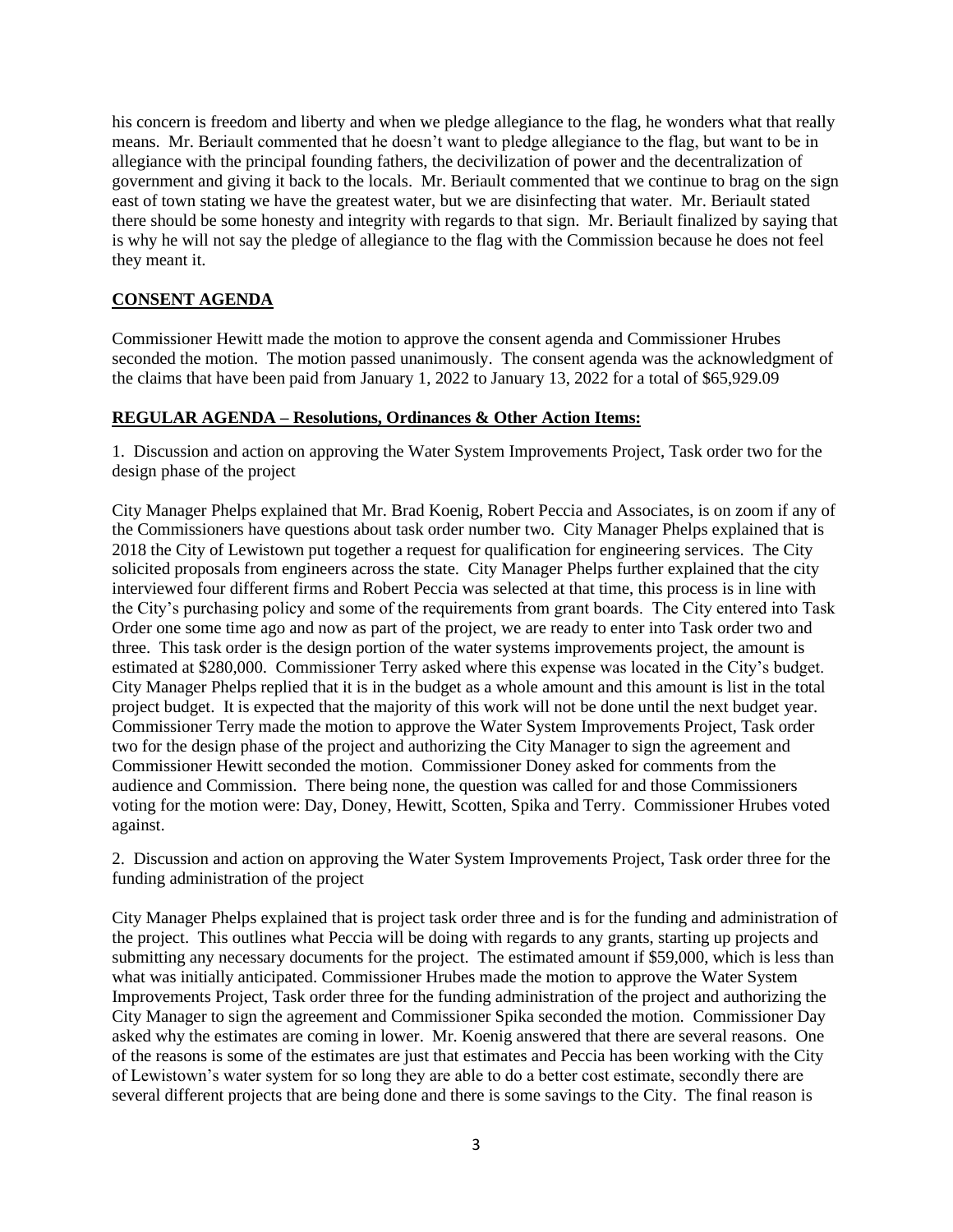that their surveying that had been done in the past was able to be used instead of having to do more. Commissioner Doney asked for comments from the audience and Commission. There being none, the question was called for and the motion passed unanimously.

3. Discussion and action on approving a business license for Redkey Refrigeration

City Manager Phelps explained that as part of the City's business license codes require certain licenses come before the Commission for approval. The licenses are mechanical, plumbers and electricians and are required to provide proof of a surety bond. City Manger Phelps stated this contractor has been hired by the Yogo to do some work and recommend approval. Commissioner Hewitt made the motion to approve the business license for Redkey Refrigeration and Commissioner Day seconded the motion. Commissioner Doney asked for comments from the audience and Commission. There being none, the question was called for and the motion passed unanimously.

4. Discussion and action on confirming the City Manager's reappointment of Jean Collins to the Library Board of Trustees for an additional five-year term

City Manager Phelps explained that included in the Commissioner's packet is a letter from Ms. Jean Collins stating she would like to serve another five-year term on the Library Board of Trustees. City Manager Phelps commented that she has been a valuable member and recommends the Commission confirm her reappointment of Ms. Collins to the Library Board. Commissioner Doney stated that she has worked with Ms. Collins on the Library Board and would appreciate her serving another term. Commissioner Terry made the motion to approve the confirm the City Manager's reappointment of Jean Collins to the Library Board of Trustees for an additional five-year term and Commissioner Spika seconded the motion. Commissioner Doney asked for comments from the audience and Commission. There being none, the question was called for and the motion passed unanimously

5. Discussion and action on accepting the letter of intent to purchase the property located at 301 W Broadway from Your Montana Days, LLC

City Manager Phelps gave some background on the property. City Manager Phelps explained that the mini mall portion of the power mercantile building was an addition to the structure. There actually was no interior walls on the property lines and it is three stories. The City acquired the property through a tax deed process in late 2017. The City has followed a formal process to advertise the sale of the building. City Manager Phelps explained that because it is a historical building it was not required to be sold for market value. City Manager Phelps explained that criteria that was used to evaluate the request for proposals of the building. The six criteria that were determined were as follows: monetary offer, proposed use of the building, benefit of proposed use to the downtown and to its patrons, financial means of the proposed buyer purchase, maintain and care for the building over time, responsiveness of the buyer to the requirements of the RFP and any other factors affecting the best interests of the City. City Manager Phelps stated she has shown the property to several different parties, but basically the building has been locked up over the last decade. City Manager Phelps stated that prior to going through the RFP process a phase II environmental site assessment was completed and SMDC was able to facilitate that assessment. City Manager Phelps stated that before the Commission is a letter of intent to purchase the building in the amount of \$75,000. The purchasers are Your Montana Days, LLC, which is Doug and Loraine Day. Mr. Doug Day commented that one of the plans is a music program, expanding the Main Street Treats for indoor seating. Mr. Day hopes they can partner with the High School for a starter business program. Commissioner Hrubes made the motion to accept the letter of intent to purchase the property located at 301 W Broadway from Your Montana Days, LLC and Commissioner Hewitt seconded the motion. Commissioner Day stated that she needs to publicly recuse herself from the vote. Commissioner Doney